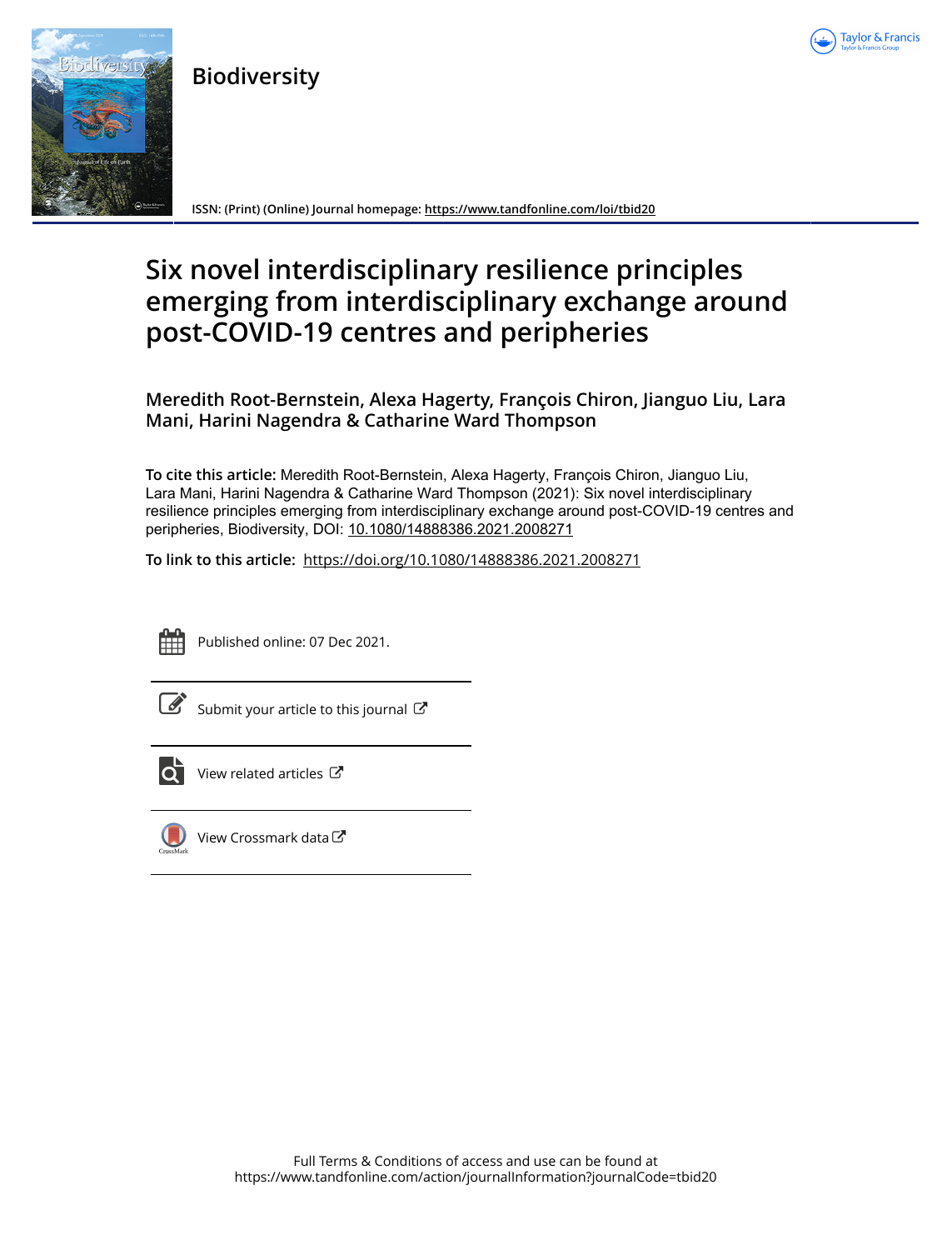**Six novel interdisciplinary resilience principles emerging from interdisciplinary exchange around post-COVID-19 centres and peripheries**

Meredith Root-Bernstein D<sup>[a](http://orcid.org/0000-0002-1585-0724)</s[u](http://orcid.org/0000-0001-6344-0087)p>, Alexa Hagerty<sup>b</sup>, François Chiron<sup>c</sup>, Jianguo Liu D<sup>[d](#page-1-2)</sup>, Lara Man[i](http://orcid.org/0000-0003-2967-7499) D<sup>[e](#page-1-3)</sup>, Harini Nagendra D<sup>[f](#page-1-3)</sup> and Catharine Ward Thompson D<sup>9</sup>

<span id="page-1-4"></span><span id="page-1-3"></span><span id="page-1-2"></span><span id="page-1-1"></span><span id="page-1-0"></span>aUMR CESCO, CNRS, Muséum National d'Histoire Naturelle, France; <sup>b</sup>Centre for the Study of Existential Risk and Leverhulme Centre for the Future of Intelligence, University of Cambridge, Cambridge, UK; <sup>c</sup>UMR Ecologie Systématique Evolution, Université Paris-Saclay, CNRS, AgroParisTech, Orsay, France; <sup>a</sup>Center for Systems Integration and Sustainability, Department of Fisheries and Wildlife, Michigan State University, East Lansing, MI, USA; <sup>e</sup>Centre for the Study of Existential Risk at the University of Cambridge, UK; <sup>f</sup>Centre for Climate Change and Sustainability, Azim Premji University, Bangalore, India; <sup>g</sup>OPENspace Research Centre, Edinburgh School of Architecture and Landscape Architecture, The University of Edinburgh, UK

## **Introduction**

<span id="page-1-12"></span>Urban centres and peripheries shape the texture and quality of everyday life, our ability to coexist with and benefit from nature, the risks we face, and our resiliency (UN [2019](#page-5-0)). Here we report on lessons we draw as organizers of and presenters at an interdisciplinary, international, and (necessarily) virtual symposium, 'Centres and Peripheries: Reconfiguring Post-COVID -19 Landscapes', which took place on 5 February 2021, and was funded by the UK Embassy to France in the context of the upcoming UN Climate Change Conference 2021 (COP 26). The symposium examined the dynamics emerging between urban and rural, centre and periphery, at global, regional, and landscape scales. Within an international comparative context, the symposium identified solutions and approaches beyond a narrow focus on the 'smart green city' to bring new focus on the systems and social, ecological, and physical infrastructures of human habitation.

Our focus on configurations of landscapes of urban centres and peripheries was designed to draw in many different perspectives. By urban centres we mean dense, built habitats, metropolitan areas, and places defined as cities. That said, these cities may differ in many ways: Cape Town (SA) and Eindhoven (NL)are both cities, but differ in geographic extent, human population density, architectural styles, infrastructural characteristics, and size and distribution of green (parks, woods) and blue (waterways) spaces within the city. By peripheries we refer to areas beyond urban centres, outside city limits, in the gradients between urban and rural. The periphery of the city may be where we think of the natural world as 'starting'.

<span id="page-1-11"></span><span id="page-1-10"></span><span id="page-1-5"></span>A 'centres and peripheries' framing situates urban green and smart development within broader social and environmental contexts. Social scientists may think of these concepts in relation to Marxist theories of extraction and accumulation and the creation of marginality through political projects (e.g. Braudel [1973](#page-4-0); Tsing [1994\)](#page-5-1). Historians may think of the origins of urbanization, the historical dependencies of cities on countryside (e.g. Scott [2017\)](#page-5-2), and how this relationship has evolved over time. Ecologists and wildlife biologists may think of core and buffer zones, source and sink habitats, corridors and fragments (e.g. Villemey et al. [2015\)](#page-5-3). In the context of climate change, global pandemics, degradation, threats to biodiversity, socioeconomic inequalities, and other global challenges, we ask how centres and peripheries will be created, perpetuated, and contested going forward.

**GYTY** COA

Tavlor & Francis

Check for updates

<span id="page-1-13"></span><span id="page-1-9"></span><span id="page-1-8"></span><span id="page-1-7"></span><span id="page-1-6"></span>We often think of urban sites and infrastructures as opposite to nature, in their substance, organization, functioning, and purpose. Yet we can also think of urban spaces as a kind of habitat: one of the 'anthromes' or anthropogenic biomes (Ellis and Ramankutty [2008](#page-4-1)). While the anthrome concept as originally developed by Ellis and Ramankutty [\(2008](#page-4-1)) suggests that cities are unnatural biomes artificialized by high human density and land-use change, it is also possible to conceptualize urban habitats in terms of coevolutionary opportunity and biodiversity. Many species that tolerate and establish in cities also show considerable phenotypic plasticity, as well as genetic adaptations to living in urban contexts (Miranda [2017](#page-5-4); Esperon-Rodriguez et al. [2020;](#page-4-2) Ilyas et al. [2021](#page-4-3)). Moreover, the NESCent working group et al. [\(2015\)](#page-4-4) consider the indoor space in cities as a biome in itself –

**CONTACT** Meredith Root-Bernstein mrootbernstein@gmail.com UMR CESCO, CNRS, Muséum National d'Histoire Naturelle, France © 2021 Biodiversity Conservancy International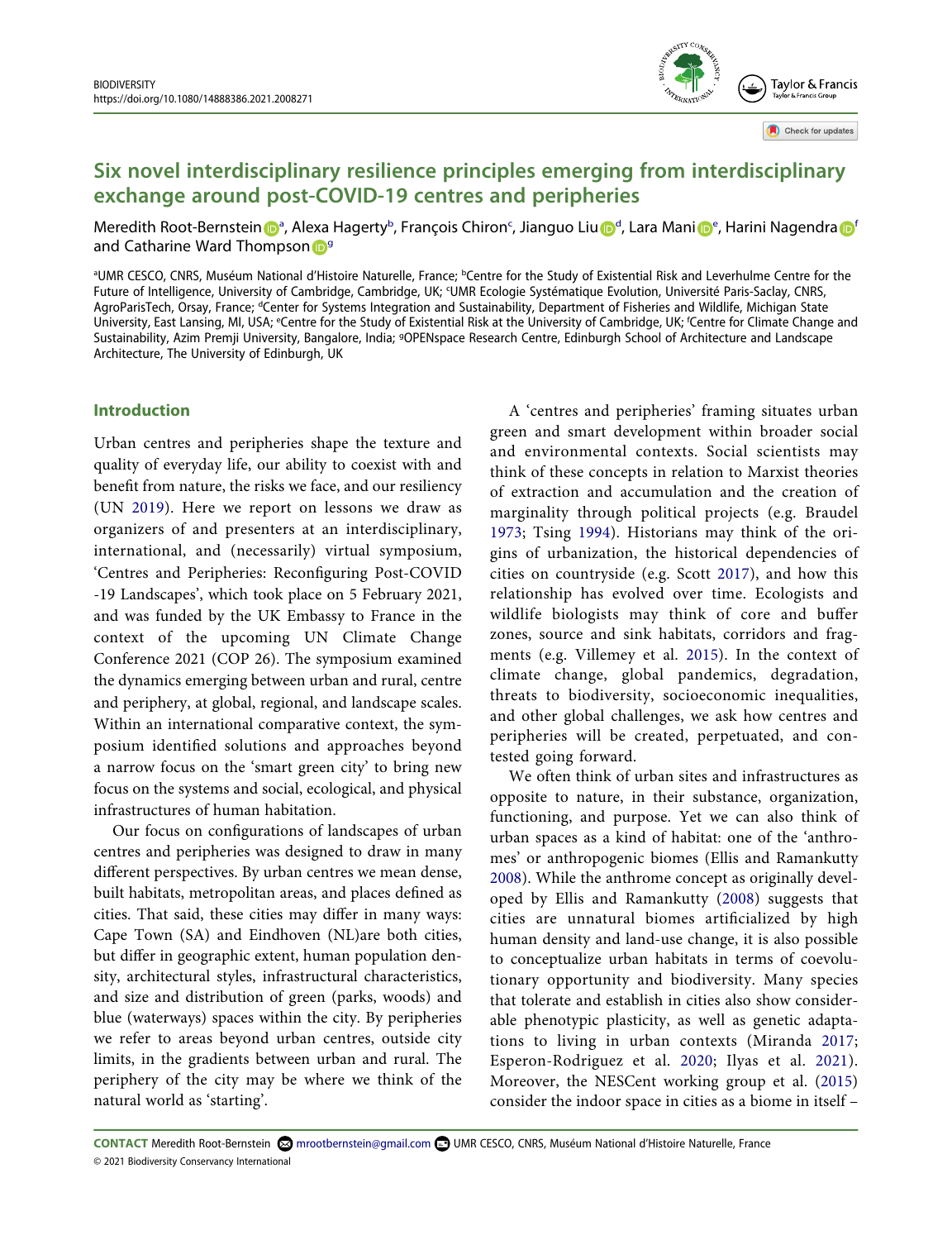the indoor biome – and conceive of it as a novel habitat that has emerged, changed, and diversified across the evolutionary history of humans, leading to coadaptations by many other species, including microbes, fungi, plants, and animals.

Whether we conceptualize the urban habitat and its relationship to rural and natural areas as one of degradation threat or coevolutionary opportunity, as natural or unnatural, we recognize an increasing interest from many sectors of society – ecologists and conservationists, but also architects and urban planners, psychologists and social workers, artists and philosophers – in accommodating a greater diversity and abundance of other species in cities, through blue and green infrastructures, smart green cities, nature-based solutions, and similar concepts (e.g. Pickett, McGrath, and Cadenasso [2013;](#page-5-5) Ghofrani, Sposito, and Faggian [2017](#page-4-5); Artmann et al. [2019](#page-4-6); Frantzeskaki [2019](#page-4-7)). The COVID-19 pandemic has made many people question the costs and benefits of urban life and may represent a leverage point to rebuild smarter and greener.

<span id="page-2-8"></span><span id="page-2-7"></span><span id="page-2-6"></span><span id="page-2-4"></span><span id="page-2-3"></span><span id="page-2-2"></span><span id="page-2-1"></span><span id="page-2-0"></span>However, the increasing interest in making space for biodiversity in cities, facilitating urban ecosystem processes, and generating new social relations with the urban habitat raises the question of what the city represents, and to whom. For some species, cities represent a concentration of resources, e.g. for urbanophilic species like crows and foxes (e.g. Palacio [2020\)](#page-5-6). For some species, cities are a suitable home, a productive habitat, or a population source (e.g. Björklund, Ruiz, and Senar [2010](#page-4-8); Muratet, Muratet, and Pellaton [2017\)](#page-5-7). Cities may act as, and even be designed as, stepping stones or corridors, sites of passage rather than sites for living (e.g. Lynch [2019](#page-5-8)). Cities may be zones of innovation, in terms of not only development plasticity and adaptation, but also learning and innovation, for example where birds learn to open milk bottles or crack nuts by leaving them in the path of cars at traffic lights (Reader and Laland [2003\)](#page-5-9). Cities can be sites of nature observation, management and control, for example in gardens and parks, or when citizens become monitors of urban biodiversity (Mason and Arathi [2019](#page-5-10)). For other species, cities are sites of exclusion, where they cannot find suitable habitat or resources they need to live (e.g. Minor and Urban [2010\)](#page-5-11). Finally, cities can also be population sinks, danger zones, and polluted wastelands (e.g. Treshow [1980;](#page-5-12) Soulsbury and White [2015\)](#page-5-13). From a socio-economic perspective, cities are also sites of human inclusion and exclusion, opportunity and accomodation, although the way that different socioeconomic groups and different species all experience spaces in cities differs. If urban centres are a multitude of contrasting things to humans and other species, then rural and nature peripheries, which are themselves heterogeneous, cannot represent a single kind of contrast to cities. As different species and social groups move into and across these spaces, do they hold the city together, or divide it along new lines?

Resilience emerged as an underlying theme and goal linking many of the talks. Although we did not explicitly ask our invited presenters to address resilience, the tensions between centres and peripheries were expressed as concern about holding the structures of cities together through making the urban habitat more permeable, connected, dynamic, and adaptive. In the views that emerged from the symposium, cities will avoid collapse not by compartmentalizing and defining themselves more clearly in contrast to nature or the rural, but by blending into other biomes, maintaining and recognizing their depency on networks and socio-ecological systems across geographical spaces at multiple scales.

Here we present our analytical synthesis of talks and discussion from the symposium, in the form of underlying principles for working towards urban resilience, which provide guidance for policy, design, and management. The entire event has been recorded with French– English subtitles and is available to watch at urboretum. org: talks referred to in the text below can be looked up at that address. Here we present a manifesto of six resiliency principles: (1) cities need to work with peripheries to be resilient; (2) look outside the system to spillover systems; (3) grassroots resilience is as important as infrastructural and systemic resilience; (4) be careful to be smart about 'smart green cities'; (5) design for the unpredictable nature of nature; and (6) consider rewriting our narratives about spaces, cities, and landscapes. We expand on these below.

# **Six resilience principles for post-COVID-19 cities**

# *Cities need to work with peripheries to be resilient*

<span id="page-2-10"></span><span id="page-2-9"></span><span id="page-2-5"></span>To create greater resilience, we need to resolve the connections or misconnections that cause inequity, and we must encourage diversity and mobility across networks. In practice, this translates into a set of focal issues for managers and decision makers. Rather than trying to create either homogeneity or centralization, focus should be put primarily on, for example, connected habitat mosaics for wildlife (discussed in the 'Coexisting' panel), mobilities for people (e.g. walkability (Sugiyama and Ward Thompson [2008\)](#page-5-14), public transport, 20-minute neighbourhoods) (discussed in the 'Designing' panel), supply chains for resources (discussed by Simone Farresin in his keynote), and environmental flows for waste (discussed by Lesley Green in her keynote). Misconnections cause inequities and other harms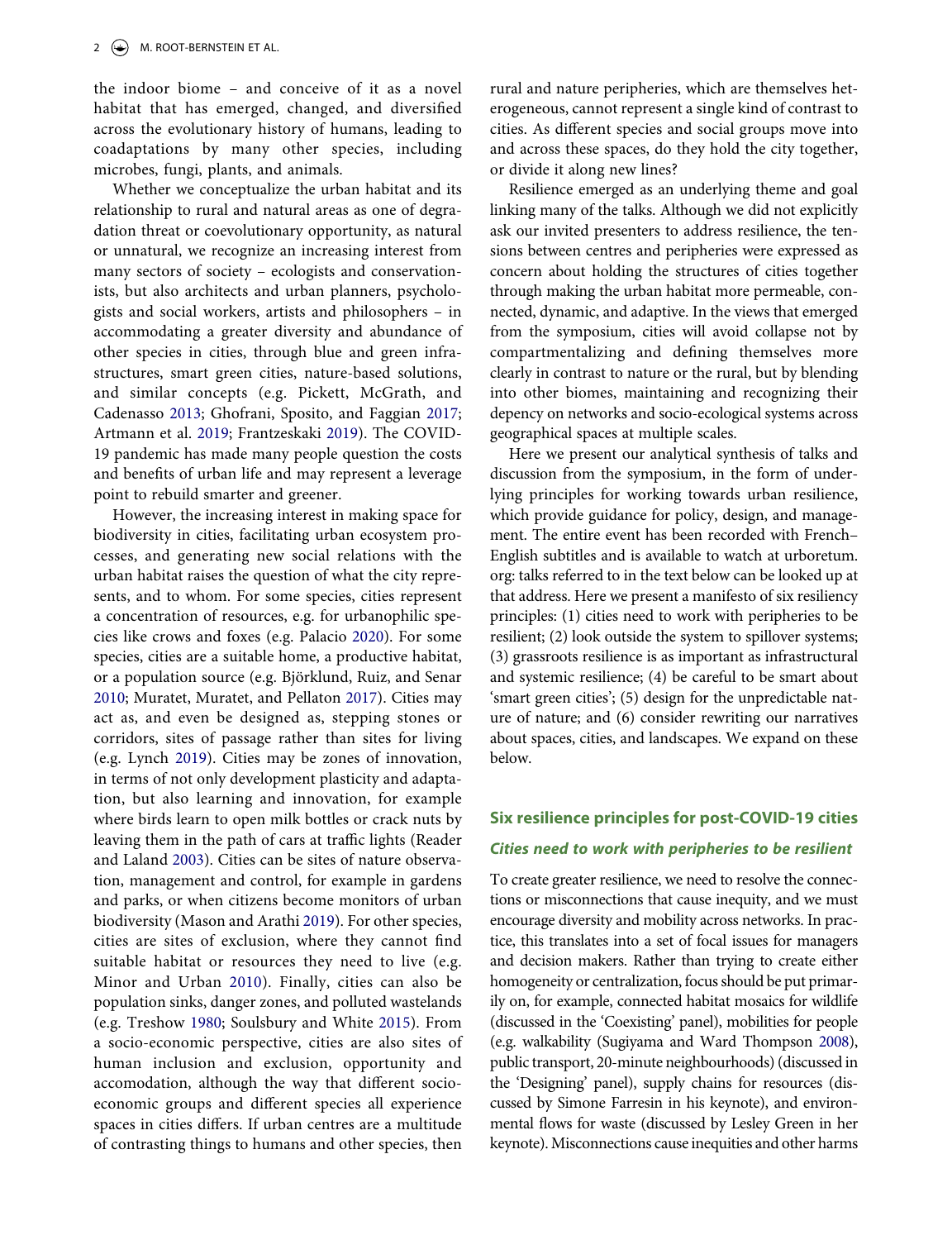through poorly managed accumulations or penuries, as Jianguo Liu and Lesley Green pointed out in different contexts. When these problems are resolved, geographic heterogeneity can emerge as a driver of diversity and resilience.

# *Look outside the system to spillover systems*

<span id="page-3-3"></span><span id="page-3-1"></span>Connections have impacts on other connections but the greatest impact of a change to a system may actually be outside the system (a spillover system, Liu et al. [2018\)](#page-4-9), as was illustrated in different ways by Jianguo Liu, Simone Farresin, and Lesley Green in their keynotes. Pragmatically, this implies thinking about how problems and solutions are framed. As cities have multiscalar connections (Yang et al. [2016](#page-5-15)), urban design and management should not be confined within the political borders of the city. Crossboundary collaborations between cities, between city and countryside, between cities and natural resource extraction areas, between cities and protected areas, and so on, will be key to forward-looking urban planning for a resilient national and global system.

## *Grassroots resilience is as important as infrastructural and systemic resilience*

Engagement and participation of communities and individuals in risk reduction strategies can proactively improve resilience in preparation for future risks. Greater equality at the societal level promotes greater resilience. As discussed in several of the sessions ('Connecting', 'Designing', and 'Evaluating' panels), access to good mental health and well-being services and infrastructures, training programmes, and community engagement and participation are critical factors to promote resilience. This can involve bringing these services, infrastructures, and engagement to marginalized communities or isolated groups (e.g. older adults) and better connecting them to other communities.

## *Be careful to be smart about 'smart green cities'*

While smart cities have the potential to create more sustainable urban landscapes, they come with risks for civil liberties and democracy. As Stephanie Hare made clear in her keynote talk, technologies are not neutral and their impact on urban socio-ecological systems must be carefully analysed. The 'Interpreting' panel reminded us that traces and predictions of human behaviour, whether from automated or human surveillance, are arbitrary: what do we choose to highlight and record, and how do we choose to interpret these signs? In the 'Evaluating' panel we heard about excessive data from a governanceoriented eye-in-the-sky perspective, and too little data from the perspective of residents and their concerns. As we were also shown in the 'Designing' panel, smart green cities have not been automatically resilient, but have required analogue human inventiveness to adapt to COVID-19. Modelling, analysis, and control systems need the capacity to adapt to individual difference and changing situations, to provide liberty of expression and behaviour (Ward Thompson [2013\)](#page-5-16), and to safeguard contextual and multiple interpretations and needs. One way to do this may be to build in multiple points for human intervention across centres and peripheries.

#### <span id="page-3-2"></span>*Design for the unpredictable nature of nature*

Drawing from the same discussions that inspired the previous key point, non-human animals and plants are, like humans, not standardized and inert tools for managers to control and exploit. As Emanuele Coccia pointed out in his keynote, and as the 'Coexisting' and 'Creating' panels mentioned, not only do living things vary within and across species, they also actively shape the natural and socioecological process networks we depend on, in multiple ways that cannot be totally controlled, including networks across centre and periphery. As discussed in the 'Designing' panel, the multiple benefits from nature-friendly construction and urban design are real and important. At the same time, in any system involving animal and plant components, such as nature-based solutions (Braubach et al. [2017](#page-4-10)), designers and decision makers should ensure that there is built-in capacity to deal with variation in behaviour and individual differences among the natural 'tools'. Indeed, we should avoid objectifying and reducing other beings to their instrumental aspects. Rather, as complex living things, they need the freedom to modify their own environments to preserve evolutionary adaptive potential. The 'green' and the 'smart' parts of smart green cities need to be designed for flexibility.

# <span id="page-3-0"></span>*Consider rewriting our narratives about spaces, cities, and landscapes*

The narratives that are embedded in our social structures, architectural designs, planning approaches, media, and scientific theories are powerful. Narratives set our expectations for the typical and the normative, and can either open us to certain questions or stop us from learning from past crises and risk exposures, as we heard in the 'Connecting' panel. As we experienced during our 'Creating' and 'Interpreting' sessions, and through the myth presented to us by Emanuele Coccia in his keynote, narratives inform ontologies as well as the texture of everyday life. Investing in and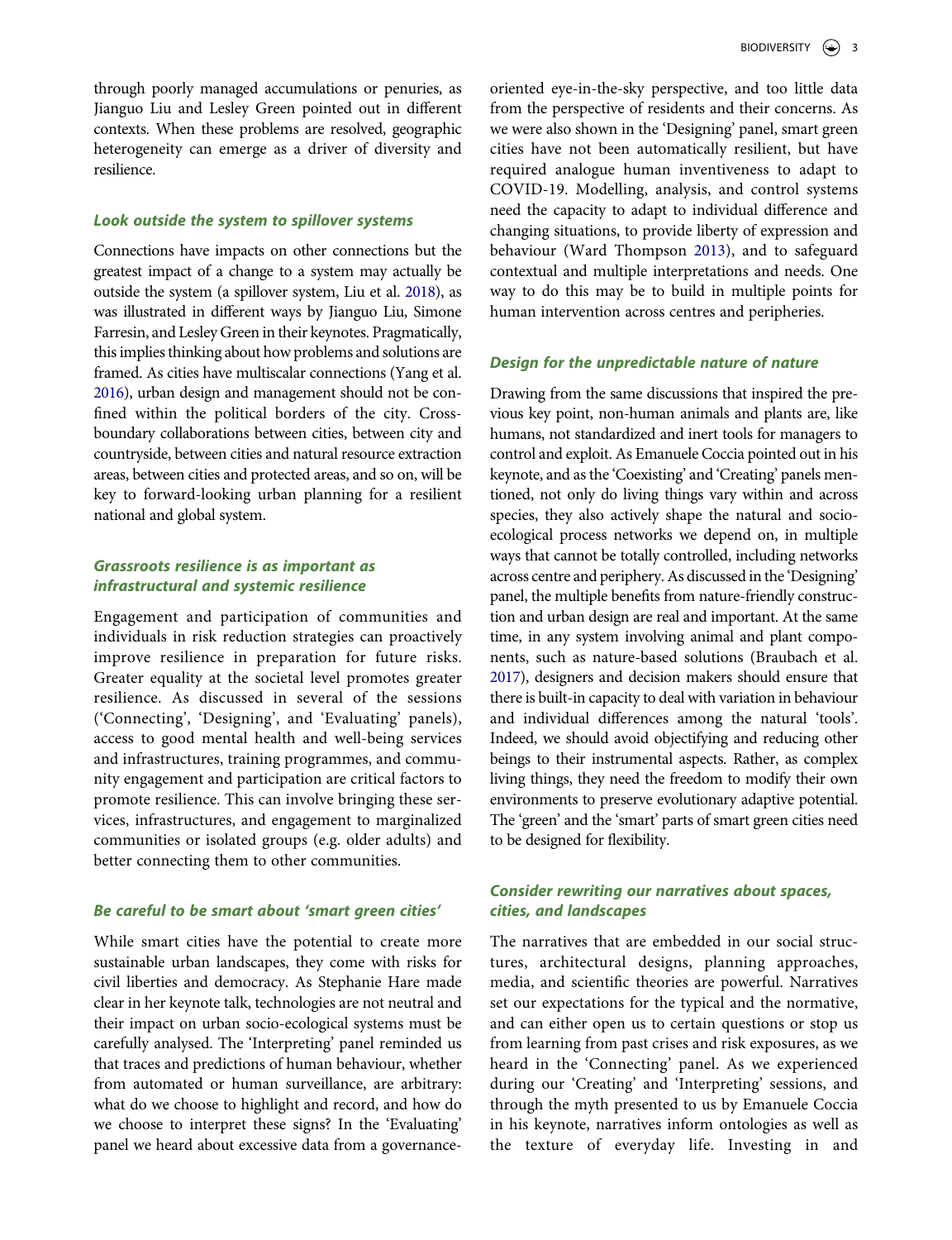collaborating with cultural and arts engagements around cities, nature, connections, and diversities are essential means to help the public envision, interpret, find meaning in, and adapt to risks and resilient innovations across centres and peripheries.

## **Disclosure statement**

No potential conflict of interest was reported by the author(s).

## **Funding**

This work was supported by the UK Embassy to France [no grant number].

## **Notes on contributors**

The authors form part of the organizing committee and invited speakers of the symposium 'Centres and Peripheries: Reconfiguring Post-COVID-19 Landscapes', 5 February 2021.

*Meredith Root-Bernstein* is an ecologist and ethnobiologist at UMR CESCO, CNRS, Muséum National d'Histoire Naturelle, France. She co-organized the symposium with Alexa Hagerty.

*Alexa Hagerty* is an associate fellow at the Centre for the Study of Existential Risk and an affiliated researcher at the Leverhulme Centre for the Future of Intelligence, University of Cambridge, UK. She co-organized the symposium with Meredith Root-Bernstein.

*François Chiron* is a lecturer in urban ecology at UMR Ecologie Systématique Evolution, at the Université Paris-Saclay, CNRS, AgroParisTech, in Orsay, France.

*Jianguo Liu* holds the Rachel Carson Chair in Sustainability and is the director of the Center for Systems Integration and Sustainability, Department of Fisheries and Wildlife, at Michigan State University, East Lansing, MI 48823, USA.

*Lara Mani* is a Research Associate at the Centre for the Study of Existential Risk at the University of Cambridge, UK.

*Harini Nagendra* is a professor of sustainability and the director of the Research Centre, Azim Premji University, Bangalore, India.

*Catharine Ward Thompson* is a professor of landscape architecture and the director of the OPENspace Research Centre at the Edinburgh School of Architecture and Landscape Architecture, at the University of Edinburgh, UK.

## **ORCID**

Meredith Root-Bernstein **http://orcid.org/0000-0002-**2513-1248

Jianguo Liu **b** http://orcid.org/0000-0001-6344-0087 Lara Mani D http://orcid.org/0000-0003-2967-7499 Harini Nagendra D http://orcid.org/0000-0002-1585-0724 Catharine Ward Thompson D http://orcid.org/0000-0002-9563-0026

### **References**

- <span id="page-4-6"></span>Artmann, M., M. Kohler, G. Meinel, J. Gan, and I. C. Ioja. [2019.](#page-2-0) "How Smart Growth and Green Infrastructure Can Mutually Support Each other—A Conceptual Framework for Compact and Green Cities." *Ecological Indicators* 96: 10–22. doi:[10.1016/j.](https://doi.org/10.1016/j.ecolind.2017.07.001)  [ecolind.2017.07.001.](https://doi.org/10.1016/j.ecolind.2017.07.001)
- <span id="page-4-8"></span>Björklund, M., I. Ruiz, and J. C. Senar. [2010.](#page-2-1) "Genetic Differentiation in the Urban Habitat: The Great Tits (Parus Major) of the Parks of Barcelona City." *Biological Journal of the Linnean Society* 99 (1): 9–19. doi:[10.1111/](https://doi.org/10.1111/j.1095-8312.2009.01335.x) [j.1095-8312.2009.01335.x](https://doi.org/10.1111/j.1095-8312.2009.01335.x).
- <span id="page-4-10"></span>Braubach, M., A. Egorov, P. Mudu, T. Wolf, C. Ward Thompson, and M. Martuzzi. [2017](#page-3-0). "Effects of Urban Green Space on Environmental Health, Equity and Resilience." In *Nature-Based Solutions to Climate Change Adaptation in Urban Areas: Linkages between Science, Policy and Practice*, edited by N. Kabisch, H. Korn, J. Stadler, and A. Bonn, 187–205. Cham, Switzerland: Theory and Practice of Urban Sustainability Transitions, SpringerOpen. doi:[10.1007/](https://doi.org/10.1007/978-3-319-56091-5)  [978-3-319-56091-5](https://doi.org/10.1007/978-3-319-56091-5).
- <span id="page-4-0"></span>Braudel, F. [1973.](#page-1-5) *The Mediterranean and the Mediterranean World in the Age of Philip II*. Vol. II. Translated by Sian Reynolds. New York: Harper & Row Publishers.
- <span id="page-4-1"></span>Ellis, E. C., and N. Ramankutty. [2008.](#page-1-6) "Putting People in the Map: Anthropogenic Biomes of the World." *Frontiers in Ecology and the Environment* 6 (8): 439–447. doi:[10.1890/070062.](https://doi.org/10.1890/070062)
- <span id="page-4-2"></span>Esperon-Rodriguez, M., P. D. Rymer, S. A. Power, A. Challis, R. M. Marchin, and M. G. Tjoelker. [2020.](#page-1-7) "Functional Adaptations and Trait Plasticity of Urban Trees along a Climatic Gradient." *Urban Forestry & Urban Greening*  54: 126771. doi:[10.1016/j.ufug.2020.126771.](https://doi.org/10.1016/j.ufug.2020.126771)
- <span id="page-4-7"></span>Frantzeskaki, N. [2019.](#page-2-0) "Seven Lessons for Planning Nature-based Solutions in Cities." *Environmental Science & Policy* 93: 101–111. doi:[10.1016/j.envsci.2018.12.033.](https://doi.org/10.1016/j.envsci.2018.12.033)
- <span id="page-4-5"></span>Ghofrani, Z., V. Sposito, and R. Faggian. [2017](#page-2-2). "A Comp rehensive Review of Blue-green Infrastructure Concepts." *International Journal of Environment and Sustainability*  6 (1). doi:[10.24102/ijes.v6i1.728](https://doi.org/10.24102/ijes.v6i1.728).
- <span id="page-4-3"></span>Ilyas, M., Y. Y. Liu, S. Shah, A. Ali, A. H. Khan, F. Zaman, and Y. J. Wang. [2021](#page-1-7). "Adaptation of Functional Traits and Their Plasticity of Three Ornamental Trees Growing in Urban Environment." *Scientia Horticulturae* 286: 110248. doi:[10.1016/j.scienta.2021.110248.](https://doi.org/10.1016/j.scienta.2021.110248)
- <span id="page-4-4"></span>NESCent Working Group; L. J. Martin, R. I. Adams, A. Bateman, H. M. Bik, J. Hawks, S. M. Hird, D. Hughes, et al. [2015.](#page-1-8) "Evolution of the Indoor Biome." *Trends in Ecology & Evolution* 30 (4): 223–232. DOI:[10.1016/j.](https://doi.org/10.1016/j.tree.2015.02.001)  [tree.2015.02.001.](https://doi.org/10.1016/j.tree.2015.02.001)
- <span id="page-4-9"></span>Liu, J., Y. Dou, M. Batistella, E. Challies, T. Connor, C. Friis, and J. Sun. [2018](#page-3-1). "Spillover Systems in a Telecoupled Anthropocene: Typology, Methods, and Governance for Global Sustainability." *Current Opinion in Environmental Sustainability* 33: 58–69. doi:[10.1016/j.](https://doi.org/10.1016/j.cosust.2018.04.009)  [cosust.2018.04.009.](https://doi.org/10.1016/j.cosust.2018.04.009)